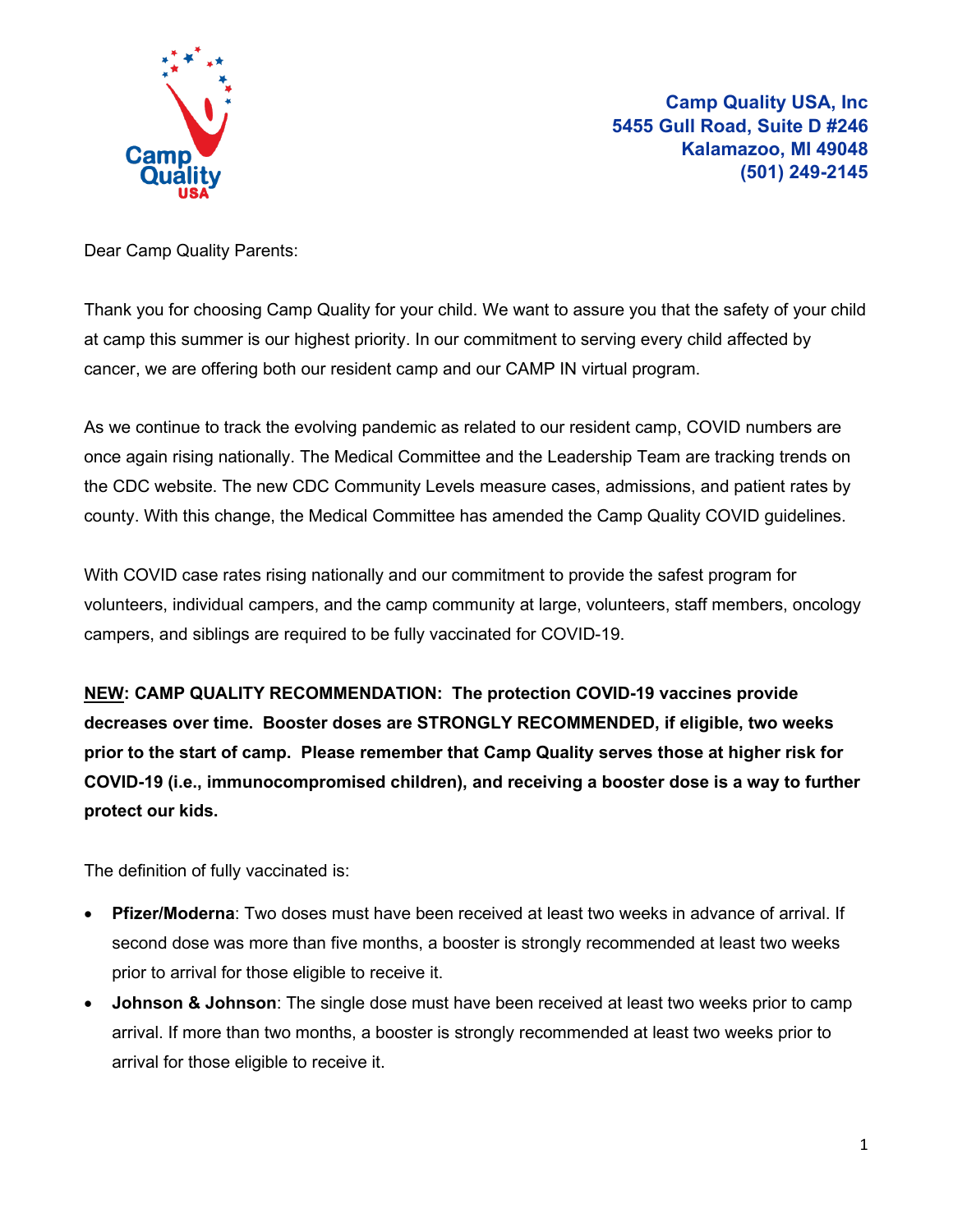#### **More on Vaccines**:

- Sibling Campers ages 5-17 are considered fully vaccinated with 2 doses of Pfizer vaccine a minimum of 3 weeks apart. Again, booster doses are strongly recommended if eligible.
- Oncology Campers ages 5-17 are included in this requirement for the vaccines and boosters are strongly recommended. Exemptions will only be made with treating oncology physician recommendation.
- Per Camp Quality's standing immunization and vaccine policy, only allergies to vaccine component or previous anaphylaxis reaction are considered valid exemptions for consideration and must be documented by their treating oncology physician.
	- $\circ$  Exemptions may be considered for those oncology campers unable to be vaccinated. In the rare event that an oncology camper's treating oncology physician determines there would be no chance of an immune response due to current treatment, this may be considered a valid reason not to receive the COVID immunization and will be considered for exemption.
- **Other Immunizations:** Camp Quality USA will continue to require that all campers, volunteers, and staff members be up to date on all immunizations required for school entry.
- **Who is eligible for a COVID-19 booster vaccine?** Eligibility criteria may be reviewed here www.cdc.gov/coronavirus/2019-ncov/vaccines/booster-shot.html . Most people should receive a booster 5 months after the completion of their primary series of Moderna or Pfizer and 2 months after the primary dose of Johnson & Johnson.

---------------------

**Below are some frequently asked questions that might be helpful as you plan for your child's camp experience:**

## **What COVID-19 precautions will be required of campers for Summer Camp?**

- Before Arriving at Camp:
	- $\circ$  Proof of COVID-19 vaccination completion will be required. Vaccine cards must be uploaded in CampDoc as a part of the registration process.
	- $\circ$  We ask that families self-monitor for COVID-19 symptoms and practice low-risk behaviors in the weeks before camp: avoid large gatherings, maintain physical distance, wear a mask around others, etc. This includes avoiding international travel or participation in a cruise for a minimum of 14 days prior to summer camp.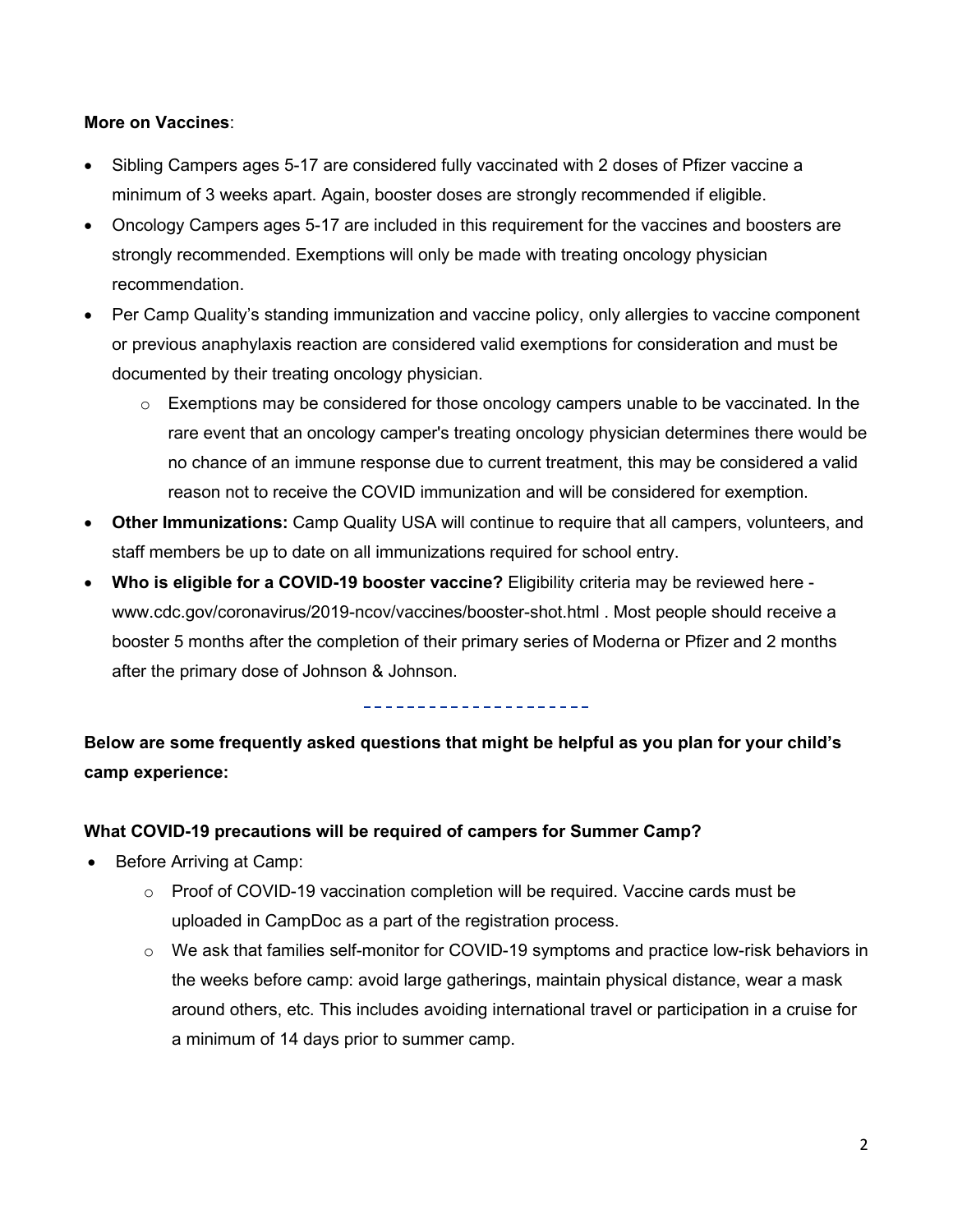- While at Camp:
	- o Campers will be screened for COVID-19 related symptoms during the check-in process and routinely throughout their week. Cabins will move in cohort groups, keeping the same campers, companions, and volunteers throughout the week.
	- $\circ$  Everyone will be required to wear a face mask on-site during indoor areas except in their assigned cabin cohort group and to observe physical distance when possible. Campers will be instructed and expected to comply with infection control precautions / COVID-19 protocols, including handwashing, coughing/sneezing techniques, and wearing a mask when indicated.

# **What are Camp Quality's mask requirements**?

Camp Quality is committed to safety as a top priority. Everyone at camp will be required to wear a mask while indoors. Masks will be provided by Camp Quality. While cohort groups are at their cabin, masks are not required. In addition to wearing a mask, physical distancing will be observed whenever possible.

- $\circ$  Masks will be required by everyone while indoors. This does not include while eating and while in the cabin.
- $\circ$  When possible, campers, staff, and volunteers not in the same cabin group will physically distance from one another while indoors and outdoors.
- $\circ$  Large-group activities will take place in cabin groups. Cabin groups will stay together while participating in large-group activities.
- $\circ$  Masks will be provided daily by Camp Quality to campers, staff, and volunteers.
- o Masks must always be worn over the nose and mouth.

## **What can we expect when we check-in at camp?**

Check-in represents our second layer of protection against COVID-19 at camp and our first opportunity to screen campers for signs or symptoms of illness. Therefore, at check-in:

- o Parents/guardians will be asked to stay in their cars and complete a health screening report for their camper that includes camper symptoms of illness, contact with others with symptoms of illness, and/or travel in the past fourteen (14) days.
- o Campers' temperatures will be taken and recorded. Any camper with a temperature of 100.4 degrees Fahrenheit or higher will be asked to depart with their family.
- $\circ$  Campers will remain with their parent/guardian until all health screenings have been completed and are cleared to remain at camp.